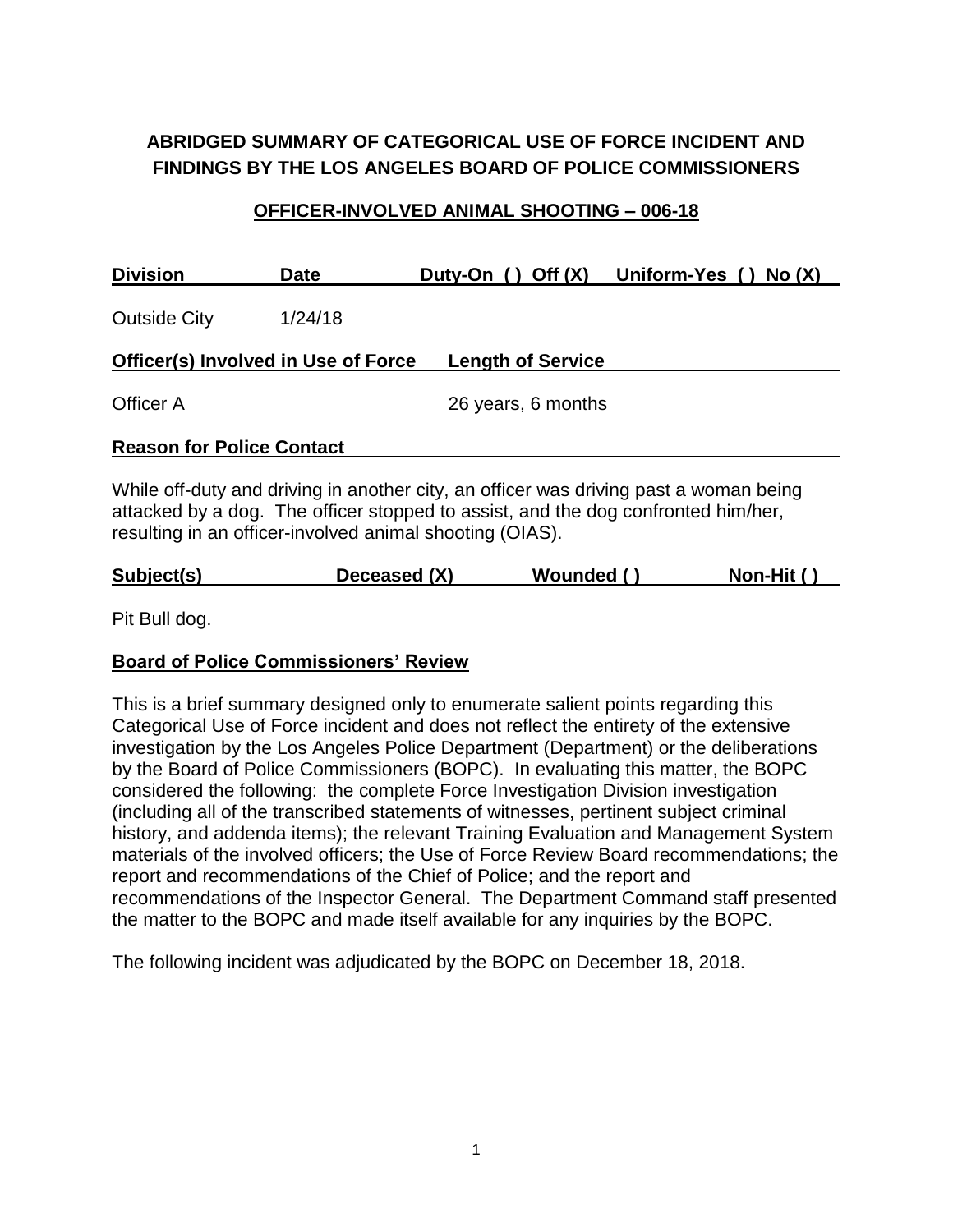#### **Incident Summary**

Victim A arrived home from work and took her small Yorkshire Terrier dog for a walk in the neighborhood. Victim A was walking when she observed a white car stopped in the bicycle lane. A large Pit Bull dog was attempting to gain entry through the driver's side front window and then ran around to the passenger side and attempted to enter the vehicle via the passenger front window. The car sped off, and the dog chased after the car. The dog appeared to notice Victim A and her dog, then ran directly toward them.

The Pit Bull dog bit Victim A's dog and lifted him off the ground. Victim A screamed and struggled to free her dog from the Pit Bull dog's jaws. Meanwhile, Witness A arrived at the residence, across the street from Victim A. He heard Victim A scream and observed the attack. Witness A described the Pit Bull dog holding Victim A's dog in his mouth and shaking him, "Rag dolled it" back and forth with his head. Witness A ran across the street and helped Victim A free her dog.

Witness A utilized the Pit Bull dog's collar to restrain him. According to Victim A, Witness A told her, "Get your dog and run." Victim A picked up her dog and ran along the sidewalk, and continued to run and increase the distance between the Pit Bull dog and herself.

Witness A struggled to hold the Pit Bull dog back. After several seconds, he lost control of the dog. The Pit Bull dog ran after Victim A and quickly overtook them. Victim A held her dog above her head with her left hand and used her right hand to push the Pit Bull dog back. The Pit Bull dog jumped up on Victim A attempting to reach the smaller dog. At this time, Witness A caught up with the Pit Bull dog and asked Victim A to hand the dog to him because he was taller and could hold the dog up higher out of the Pit Bull dog's reach.

The Pit Bull dog jumped up and bit down on Victim A's right forearm taking her down to the ground. Victim A characterized the Pit Bull dog's biting action as, "Chomping" on her arm. Victim A screamed and used her left-hand fingers to try to gouge the Pit Bull dog's eyes to get him to release her arm but it had no effect. Witness A kicked and struck the Pit Bull dog repeatedly but the Pit Bull dog would not let go of Victim A's arm. Witness A called out for help and for someone to call 911.

Witness B was across the street upstairs in her apartment when she heard the people across the street yelling and told her roommate, Witness C, that something was going on outside their residence. They both ran to the front door and looked out across the street. Witness C ran across the street to help. Witness C's small Yorkshire Terrier dog slipped out the door and ran after Witness C.

The Pit Bull dog was still holding on to Victim A's arm when Witness C's dog approached. The Pit Bull dog let go of Victim A and bit Witness C's dog, raising him up off the ground and shaking him. Witness C's dog was wearing a sweater and Witness C grabbed him and pulled him out of the Pit Bull dog's mouth, tearing the sweater.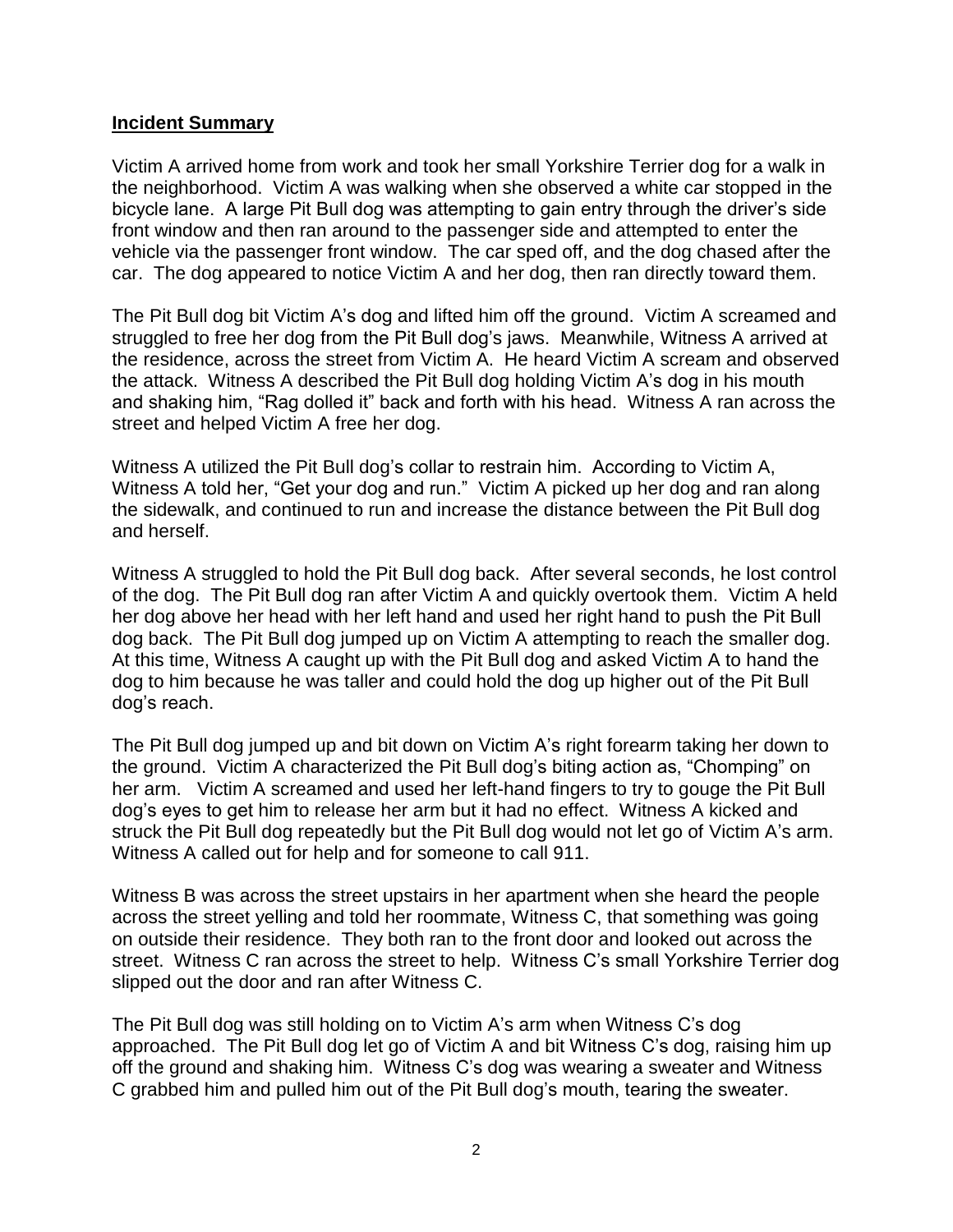Witness B took the dog from Witness C and carried him back across the street to their residence while Witness C utilized the Pit Bull dog's collar and restrained him. The Pit Bull dog turned his head back and forth trying to bite Witness C. The Pit Bull dog broke free from Witness C's grip.

Meanwhile, off-duty Officer A was driving his/her privately-owned vehicle when he/she observed a female on the ground with a large dog.

According to Officer A, as he/she was driving slowly by the scene, he/she looked in his/her passenger side rearview mirror and observed what appeared to be a small girl curled up on the ground adjacent to the driveway on the side of the street and a large Pit Bull dog attacking her. Several people appeared to be trying unsuccessfully to pull the dog off the victim. Officer A made a U-turn and stopped his/her vehicle facing in the street to block traffic and get close to the scene.

Officer A called out, asking for the dog owner to identify him or herself to help control the Pit Bull dog. Officer A walked to the trunk of his/her vehicle where Officer A had his/her duty utility belt, duty pistol, and police identification. Officer A unholstered the firearm and retrieved his/her identification. Officer A, attired in plain clothes, walked back over to the group of people surrounding the victim, held up his/her police identification with his/her left hand, and identified him/herself as a police officer. Officer A held the gun down at his/her side with his/her right hand.

According to Witness C, Officer A directed everyone to move away from the dog. Officer A told Witness C to let go of her hold on the Pit Bull dog and move away because Officer A was going to shoot the dog.

Officer A stated Witness C was losing control of the Pit Bull dog, and he/she told Witness C to step back away from the dog, and fearing the Pit Bull dog was going to bite the victim again, redeployed. Officer A moved to the sidewalk. The Pit Bull dog was approximately 10 feet away standing in the street. Officer A placed his/her identification in his/her front left pants pocket and held his/her firearm in a two-handed, low-ready position.

Witness C let go of the Pit Bull dog and moved away. The Pit Bull dog appeared to look between Victim A and Officer A as if he was trying to decide which to attack. Officer A paused to confirm the background behind the Pit Bull dog was clear. Officer A fired one shot, toward the center mass of the Pit Bull dog. The shot was fired at a downward angle and the background was the street and parked cars. The witnesses were behind Officer A and no persons were in the line of fire. Officer A assessed. The Pit Bull dog looked mad and started moving toward Officer A, who was scared the dog was going to attack him/her. Officer A fired two more rounds in rapid succession, and the Pit Bull dog collapsed.

Officer A again held up his/her police identification and told witnesses that he/she was an off-duty officer. Officer A also requested that someone call 911. A man was talking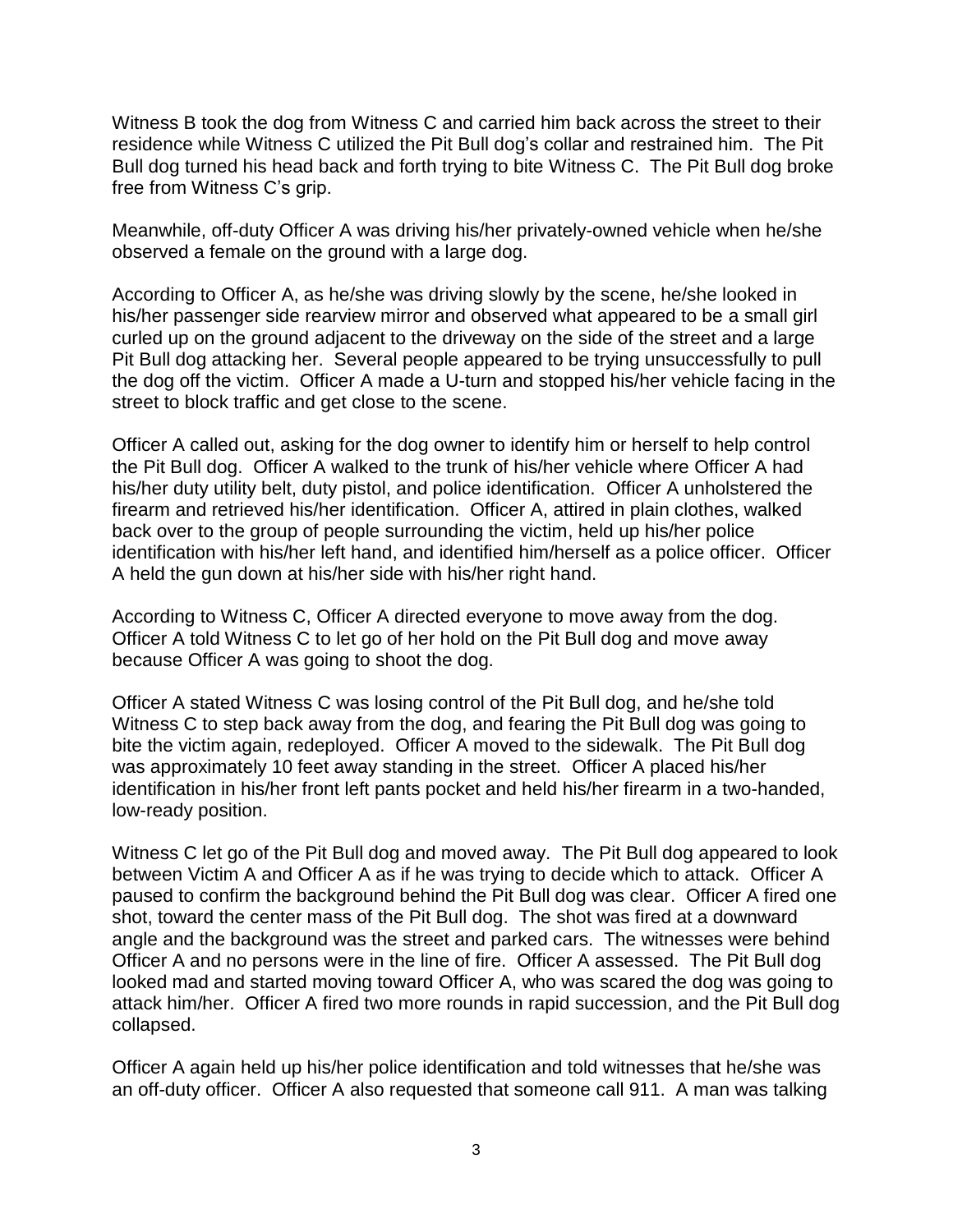on his cell phone and allowed Officer A to use it and speak to the 911 operator. Officer A identified him/herself, told the operator he/she was an off-duty police officer involved in a dog shooting, and described what he/she was wearing, so responding officers would know Officer A was at the scene. Officer A was not wearing a uniform and did not want arriving officers to just see a person with a gun.

Outside Agency Police Officer B was the first officer to arrive at the scene. While reviewing his/her Body Worn Video camera recording, Officer A was observed holding up and displaying his/her LAPD badge for identification.

Other Outside Agency Police Department officers arrived at the scene and interviewed Officer A, the victim, and witnesses. The Pit Bull dog's owners arrived at the scene after the shooting and were also interviewed by officers.

Officer A telephoned his/her division Watch Commander and notified him/her of the dog shooting.

Outside Agency Fire Department paramedics arrived at the scene, bandaged Victim A's arm, and transported her to the hospital.

Sergeant A was the first supervisor to arrive at the scene. Sergeant A separated Officer A from the Outside Agency personnel and obtained a Public Safety Statement (PSS). Sergeant A admonished Officer A not to speak about the incident with anyone other than his/her representative and FID investigators.

Real-Time Analysis and Critical Response (RACR) Division was notified of the OIS.

Force Investigation Division Detectives reviewed all documents and circumstances surrounding the supervisor ordered separation, monitoring and the admonition not to discuss the incident by Officer A prior to being interviewed by FID investigators. All protocols were followed and were appropriately documented.

### **Los Angeles Board of Police Commissioners' Findings**

The BOPC reviews each Categorical Use of Force incident based upon the totality of the circumstances, namely all of the facts, evidence, statements and all other pertinent material relating to the particular incident. In every case, the BOPC makes specific findings in three areas: Tactics of the involved officer(s); Drawing/Exhibiting of a firearm by any involved officer(s); and the Use of Force by any involved officer(s). Based on the BOPC's review of the instant case, the BOPC made the following findings:

# **A. Tactics**

The BOPC found Officers A's tactics to warrant a Tactical Debrief.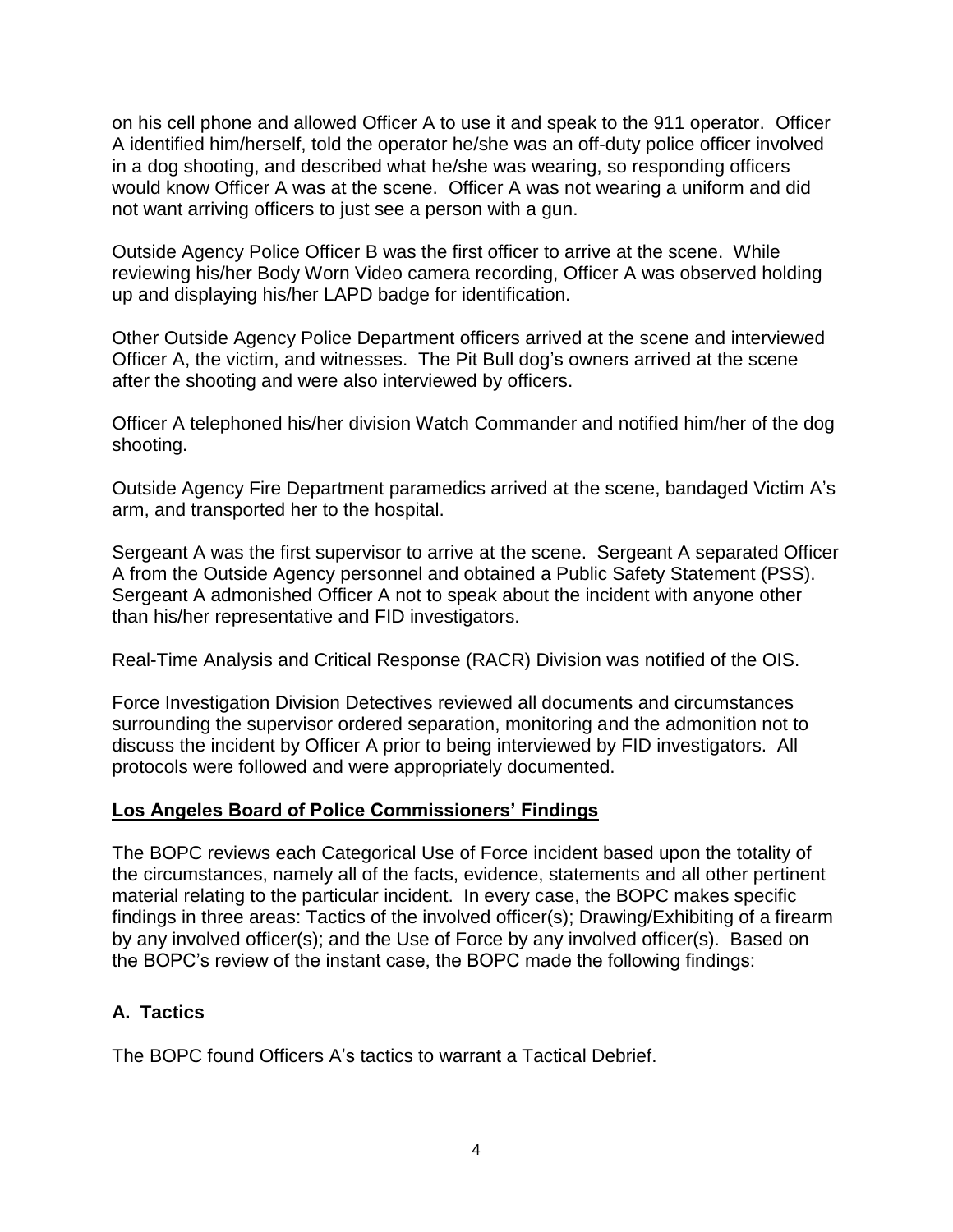## **B. Drawing and Exhibiting**

The BOPC found Officer A's drawing and exhibiting of a firearm to be In Policy.

### **C. Lethal Use of Force**

The BOPC found Officer A's lethal use of force to be In Policy.

### **Basis for Findings**

In making its decision in this matter, the Commission is mindful that every "use of force by members of law enforcement is a matter of critical concern both to the public and the law enforcement community. It is recognized that some individuals will not comply with the law or submit to control unless compelled to do so by the use of force; therefore, law enforcement officers are sometimes called upon to use force in the performance of their duties. It is also recognized that members of law enforcement derive their authority from the public and therefore must be ever mindful that they are not only the guardians, but also the servants of the public. The Department's guiding value when using force shall be reverence for human life. Officers shall attempt to control an incident by using time, distance, communications, and available resources in an effort to de-escalate the situation, whenever it is safe and reasonable to do so. When warranted, Department personnel may objectively use reasonable force to carry out their duties. Officers who use unreasonable force degrade the confidence of the community we serve, expose the Department and fellow officers to legal and physical hazards, and violate the rights of individuals upon whom unreasonable force is used. Conversely, officers who fail to use force when warranted may endanger themselves, the community and fellow officers." (Use of Force Policy, Los Angeles Police Department Manual.)

The Commission is cognizant of the legal framework that exists in evaluating use of force cases, including the United States Supreme Court decision in Graham v. Connor, 490 U.S. 386 (1989), that:

"The reasonableness of a particular use of force must be judged from the perspective of a reasonable officer on the scene, rather than with the 20/20 vision of hindsight. The calculus of reasonableness must embody allowance for the fact that police officers are often forced to make split-second judgments – in circumstances that are tense, uncertain and rapidly evolving – about the amount of force that is necessary in a particular situation."

The Commission is further mindful that it must evaluate the actions in this case in accordance with existing Department policies. Relevant to our review are Department policies that relate to the use of force:

Law enforcement officers are authorized to use deadly force to: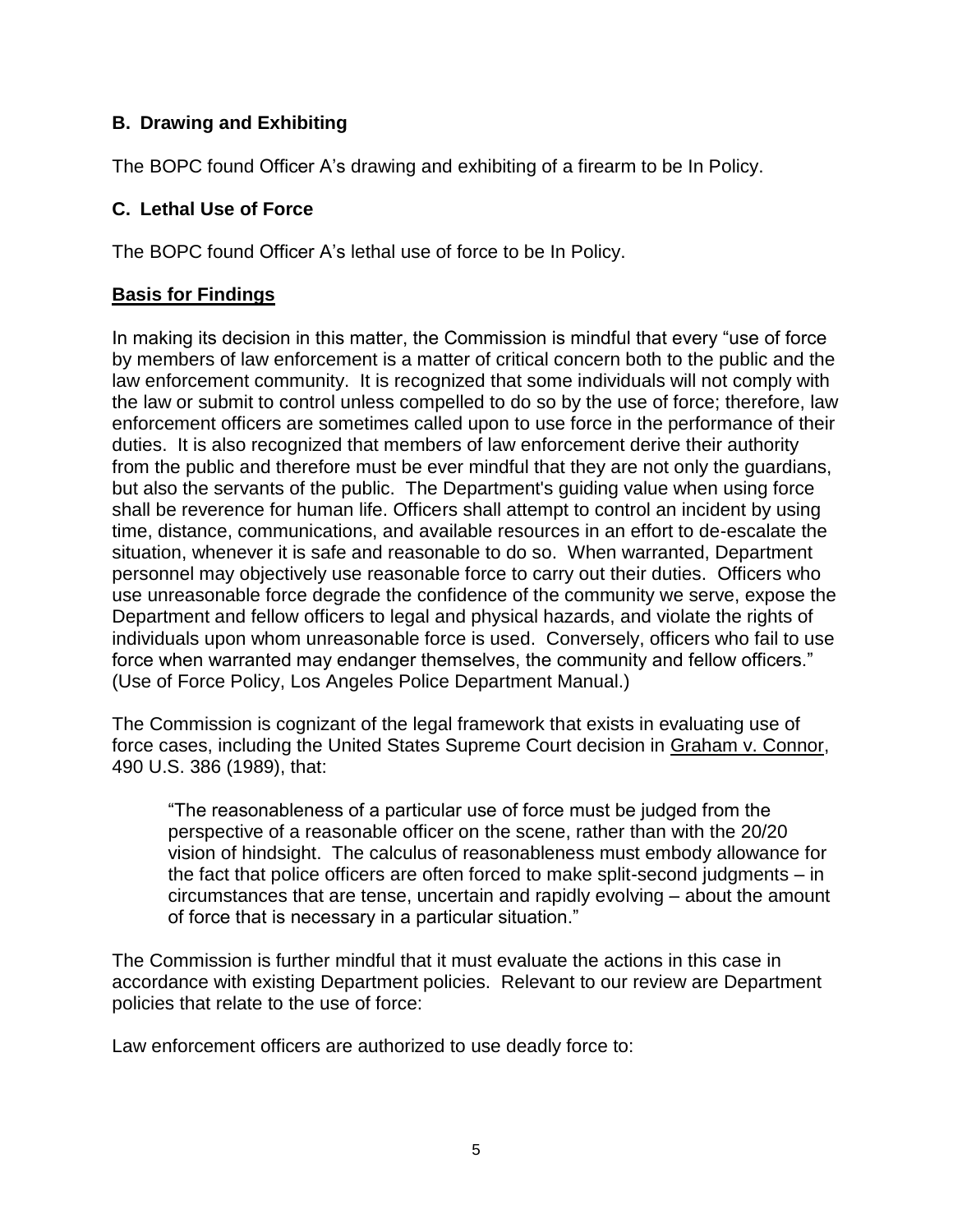- Protect themselves or others from what is reasonably believed to be an imminent threat of death or serious bodily injury; or
- Prevent a crime where the subject's actions place person(s) in imminent jeopardy of death or serious bodily injury; or
- Prevent the escape of a violent fleeing felon when there is probable cause to believe the escape will pose a significant threat of death or serious bodily injury to the officer or others if apprehension is delayed. In this circumstance, officers shall to the extent practical, avoid using deadly force that might subject innocent bystanders or hostages to possible death or injury.

The reasonableness of an Officer's use of deadly force includes consideration of the officer's tactical conduct and decisions leading up to the use of deadly force. (Use of Force Policy, Los Angeles Police Department Manual.)

An officer's decision to draw or exhibit a firearm should be based on the tactical situation and the officer's reasonable belief that there is a substantial risk that the situation may escalate to the point where deadly force may be justified. (Los Angeles Police Department Manual.)

Tactical de-escalation involves the use of techniques to reduce the intensity of an encounter with a Subject and enable an officer to have additional options to gain voluntary compliance or mitigate the need to use a higher level of force while maintaining control of the situation. Tactical de-escalation does not require that an officer compromise his or her safety or increase the risk of physical harm to the public. De-escalation techniques should only be used when it is safe and prudent to do so. (Tactical De-Escalation Techniques, October 2016.)

# **A. Tactics**

- The evaluation of tactics requires that consideration be given to the fact that officers are forced to make split-second decisions under very stressful and dynamic circumstances. Tactics are conceptual and intended to be flexible and incident specific, which requires that each incident be looked at objectively and the tactics be evaluated based on the totality of the circumstances.
- In the its analysis of this incident, the BOPC identified the following tactical considerations:

### **1. Utilization of a Holster**

The investigation revealed that after the OIS, Officer A placed his/her service pistol in his/her waistband without a holster. Officer A was reminded that there is a heightened concern for an unintentional discharge when carrying a firearm with no manner to secure/holster the firearm.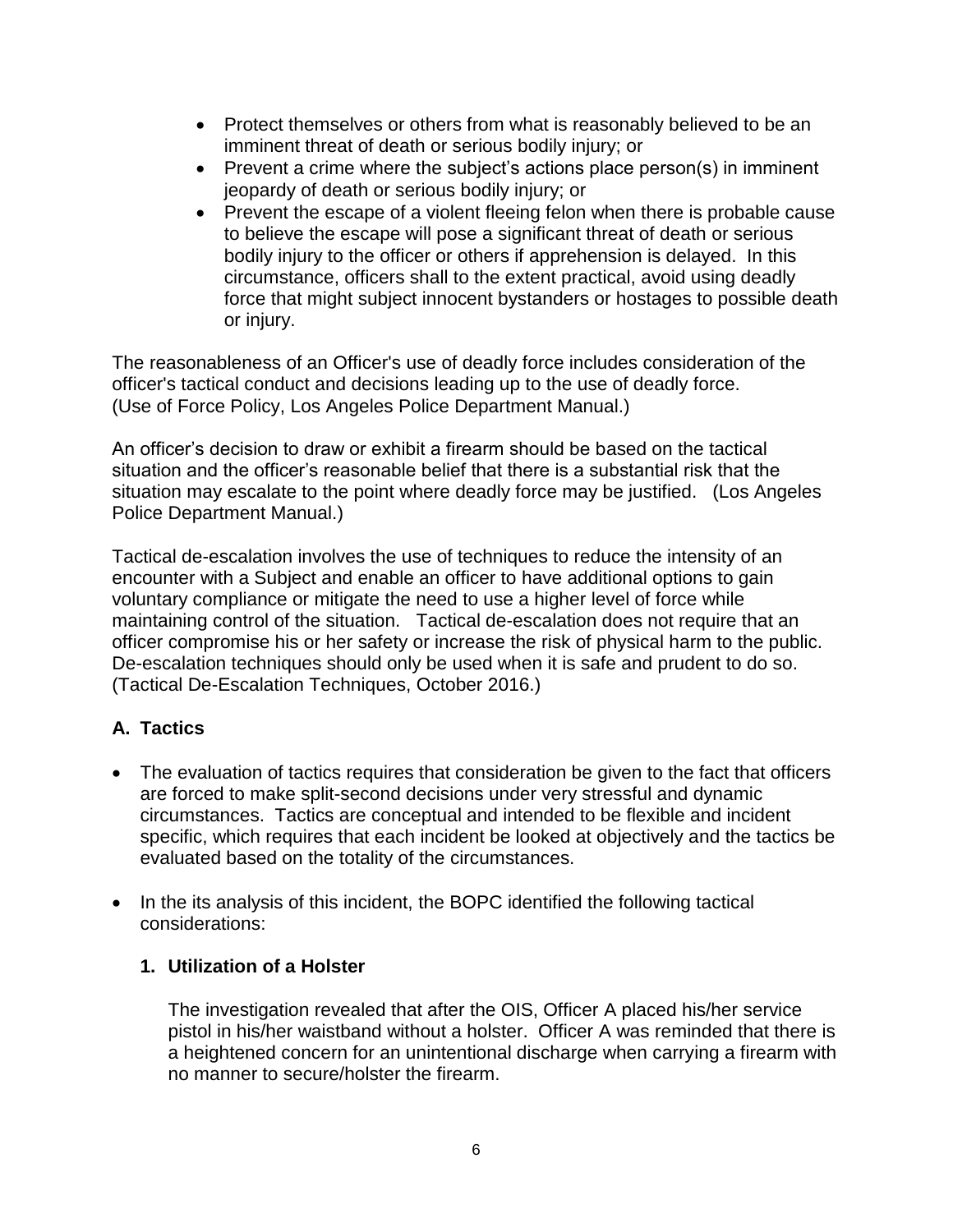This topic was to be discussed at the Tactical Debrief.

• The evaluation of tactics requires that consideration be given to the fact that officers are forced to make split-second decisions under very stressful and dynamic circumstances. Tactics are conceptual and intended to be flexible and incident specific, which requires that each incident be looked at objectively and the tactics be evaluated based on the totality of the circumstances.

Each tactical incident also merits a comprehensive debriefing. In this case, there were identified areas where improvement could be made and a Tactical Debrief is the appropriate forum for the involved personnel to discuss individual actions that took place during this incident.

Therefore, the BOPC found Officer A's tactics to warrant a Tactical Debrief.

## **B. Drawing and Exhibiting**

• According to Officer A, he/she observed that Victim A was curled up on the ground and the Pit Bull was biting one of her limbs. Officer A exited his/her vehicle and obtained his/her service pistol from the holster on his/her duty belt, which was secured in the trunk of his/her vehicle.

Based on the totality of the circumstances, the BOPC determined that an officer with similar training and experience as Officer A, while faced with similar circumstances, would reasonably believe that there was a substantial risk that the situation may escalate to the point where deadly force may be justified.

Therefore, the BOPC found Officer A's drawing and exhibiting to be In Policy.

### **C. Lethal Use of Force**

• **Officer A** – (pistol, three rounds)

According to Officer A, he/she observed that the Pit Bull dog was approximately eight to ten feet from Victim A and was no longer being restrained. The Pit Bull's body and legs were tense, its hair was sticking up, and it was showing its teeth and growling. In fear that the Pit Bull was about to run in Victim A's direction and bite her again, Officer A fired one round from his/her service pistol at the Pit Bull to stop the threat.

According to Officer A, after firing, he/she assessed and observed the Pit Bull turn in his/her direction and fixate its eyes on him/her. The Pit Bull was still aggressive, growling, barking, and showing its teeth. Believing that the Pit Bull was going to attack and bite him/her, Officer A fired two rounds from his/her service pistol at the Pit Bull to stop the threat.